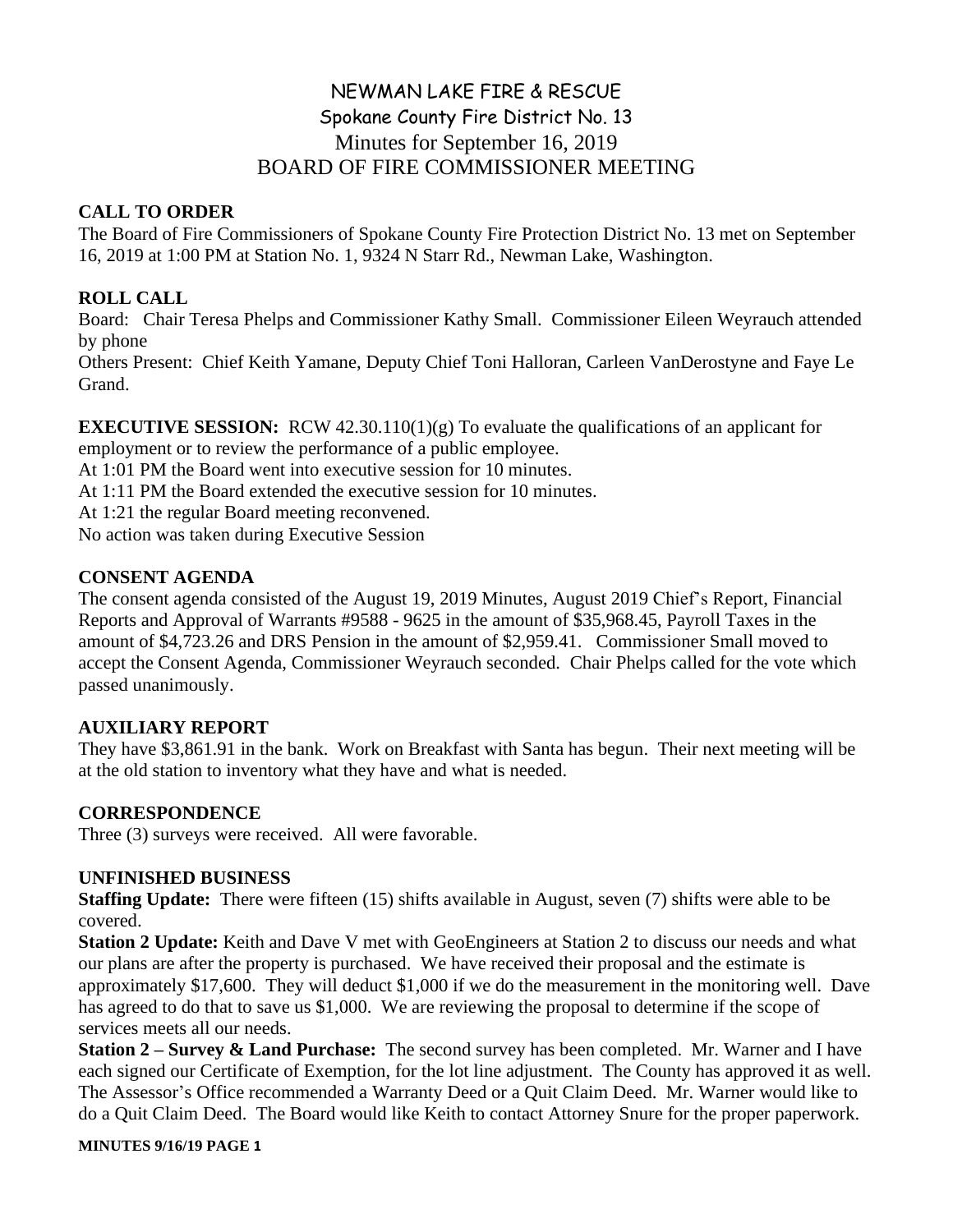The Board gave the Chief permission to sign whatever paperwork is necessary to complete the purchase of the land.

**Tender Replacement:** Keith has been working with Attorney Snure and Brenden Feist from General Fire on a contract for the tender purchase. The current cost to the tender we are looking at is \$251,244.00 plus tax. Resolution #2019-3 Waiver of Competitive Bidding Requirements was presented to the Board. Commissioner Small moved to approve Resolution 2019-3, Commissioner Weyrauch seconded. Chair Phelps called for the vote which passed unanimously. General Fire is coming out this Thursday to finalize the order, Keith will sign the sales contract.

**Signage at Station 1:** The pad has been installed. Toni met with Jon Budda and he said the pad needed to be 8" longer on each end and the electrical installation should be done prior to him installing pillars. We will be working on enlarging the pad, Jim Stevenson is working on electrical.

**WFCA Conference & Snure Seminar:** This seminar is Oct 23-26, 2019. Keith, Teresa and Eileen will be attending. Per Diem for this conference is being approved this month because checks would not be available next month before the conference.

## **NEW BUSINESS**

**Budget Hearing:** A date needs to be set for the Budget Hearing. In the past we have done it on the first Monday in November. The meeting has been set for November 4, 2019, 6:00 PM at Station 1. **2020 Staffing:** We, current staff, have been discussing how to cover staffing when Toni retires on December 31. After much discussion we are recommending the following staffing for 2020:

- 1. Chief
- 2. Deputy Chief Fire and Training
	- a. Fire Training Officer (we had this as a stipend position in the past)
	- b. EMS Training Officer
	- c. Station/Grounds Maintenance (currently have)
	- d. Apparatus Maintenance (currently have)
- 3. Captain
	- a. Finance
	- b. EMS Admin

The positions under the Deputy Chief would be stipend positions. The Captain position would be a salary with retirement benefits.

Commissioner Small would like to see payroll numbers comparing what it looks like now with what it would look like with the above configuration.

**2020 Budget – 1 st Review:** The first draft of the 2020 Budget was presented to the Board. Keith reviewed the major changes to the budget and answered questions from the Board. See the September 16, 2019 Memorandum for details to the changes.

#### **PUBLIC COMMENT**

None

#### **GOOD OF THE ORDER**

None